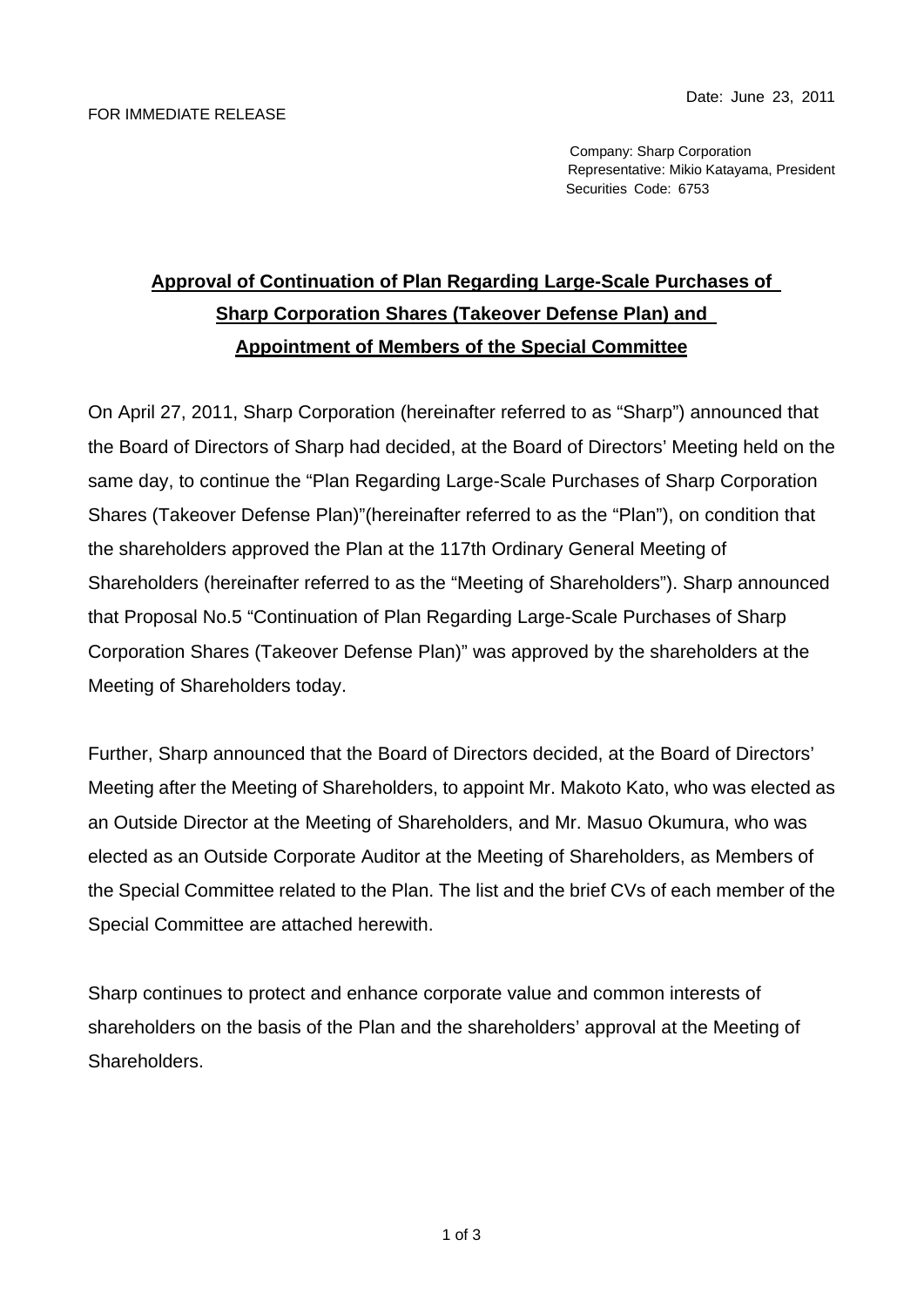Please refer to the following concerning the details of the Plan.

News Release: April 27, 2011

"Partial Amendment to and Continuation of Plan Regarding Large-Scale Purchases of Sharp Corporation Shares (Takeover Defense Plan)" http://sharp-world.com/corporate/ir/topics/pdf/110427-1.pdf

Notice of Convocation of the 117th Ordinary General Meeting of Shareholders: http://sharp-world.com/corporate/ir/event/shareholder\_meeting/pdf/117con.pdf